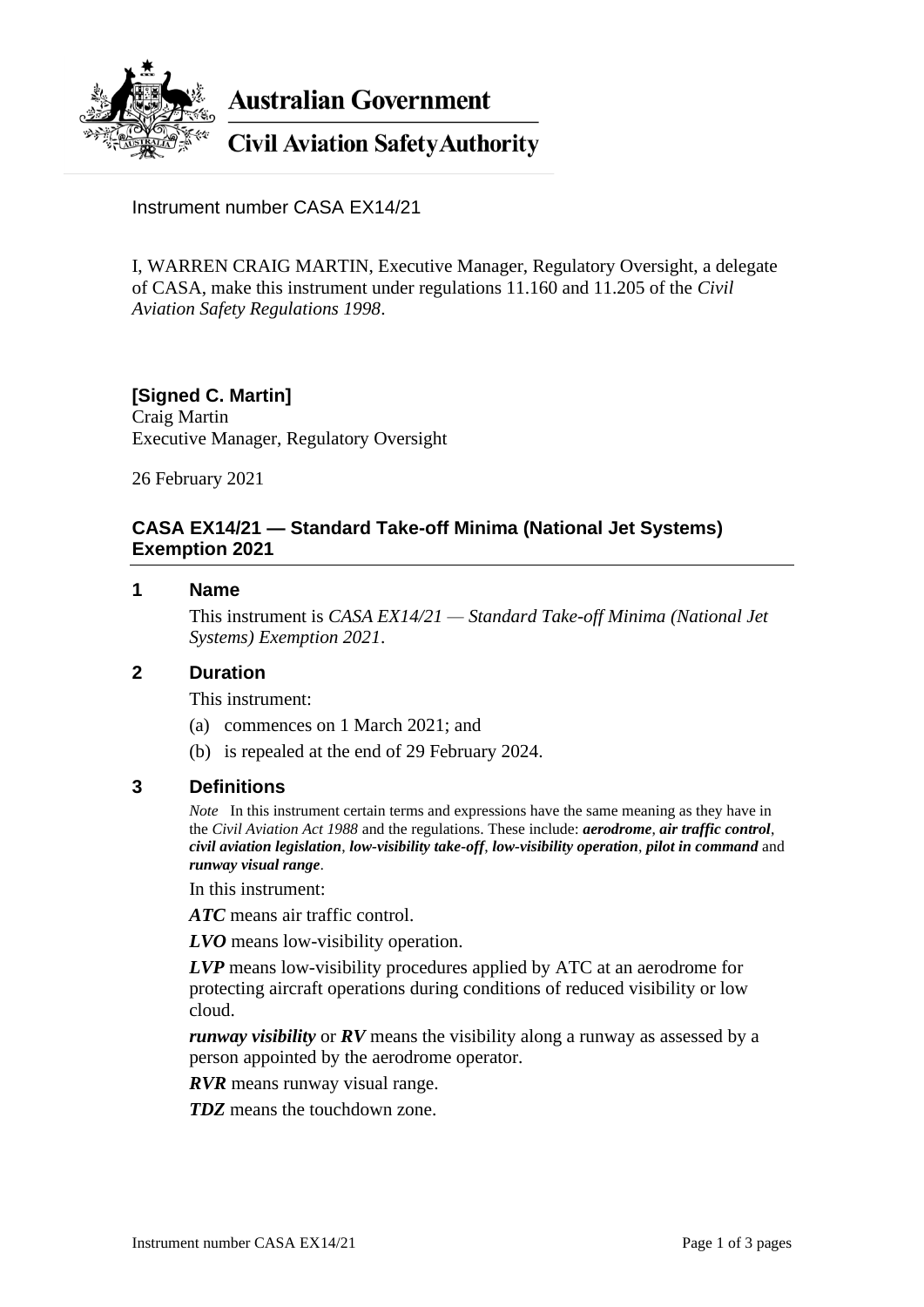# **4 Application**

This instrument applies in relation to National Jet Systems Pty Ltd (the *exempted operator*), ARN 436109, if:

- (a) the exempted operator conducts a flight from an aerodrome in a B717-200 aircraft (the *aircraft*); and
- (b) ATC at the aerodrome has informed the pilot in command of the aircraft that LVP are in force.

#### **5 Exemptions**

- (1) The exempted operator is exempt from compliance with subregulation 257 (3) of CAR in relation to the flight.
- (2) The pilot in command of the aircraft is exempt from compliance with subregulation 257 (3) of CAR in relation to the flight.

#### **6 Conditions**

- (1) It is a condition of the exemption in subsection 5 (1) that the exempted operator ensures compliance with the requirements mentioned in subsection (3) and Schedule 3.
- (2) It is a condition of the exemption in subsection 5 (2) that the pilot in command of the aircraft ensures compliance with the requirements mentioned in subsection (3).
- (3) The requirements are:
	- (a) the aircraft must comply with the meteorological minima for LVO and associated requirements set out in Schedule 1; and
	- (b) the requirements for LVO mentioned in Schedule 2.

## **Schedule 1 Operating minima for LVO**

#### **Low-visibility take-off minimum**

An aircraft of a kind mentioned in column 1 of Table 1 must not conduct a low-visibility take-off from the aerodrome:

- (a) if the reported RV or RVR for the take-off is less than the meteorological minimum mentioned in column 2 of the Table; and
- (b) unless the condition mentioned in column 3 of the Table is met.

#### **Table 1: Low-visibility take-off minimum**

| <b>Aircraft (Column 1)</b> | <b>Take-off minima</b><br>(Column 2) | <b>Condition</b><br>(Column 3)                                                                                                                                             |
|----------------------------|--------------------------------------|----------------------------------------------------------------------------------------------------------------------------------------------------------------------------|
| B717-200                   | 350 m                                | RV assessments may be<br>used only if RVR is not<br>available. For 350 m or<br>greater RV TDZ the<br>pilot in command must<br>act as the approved<br>observer for the TDZ. |